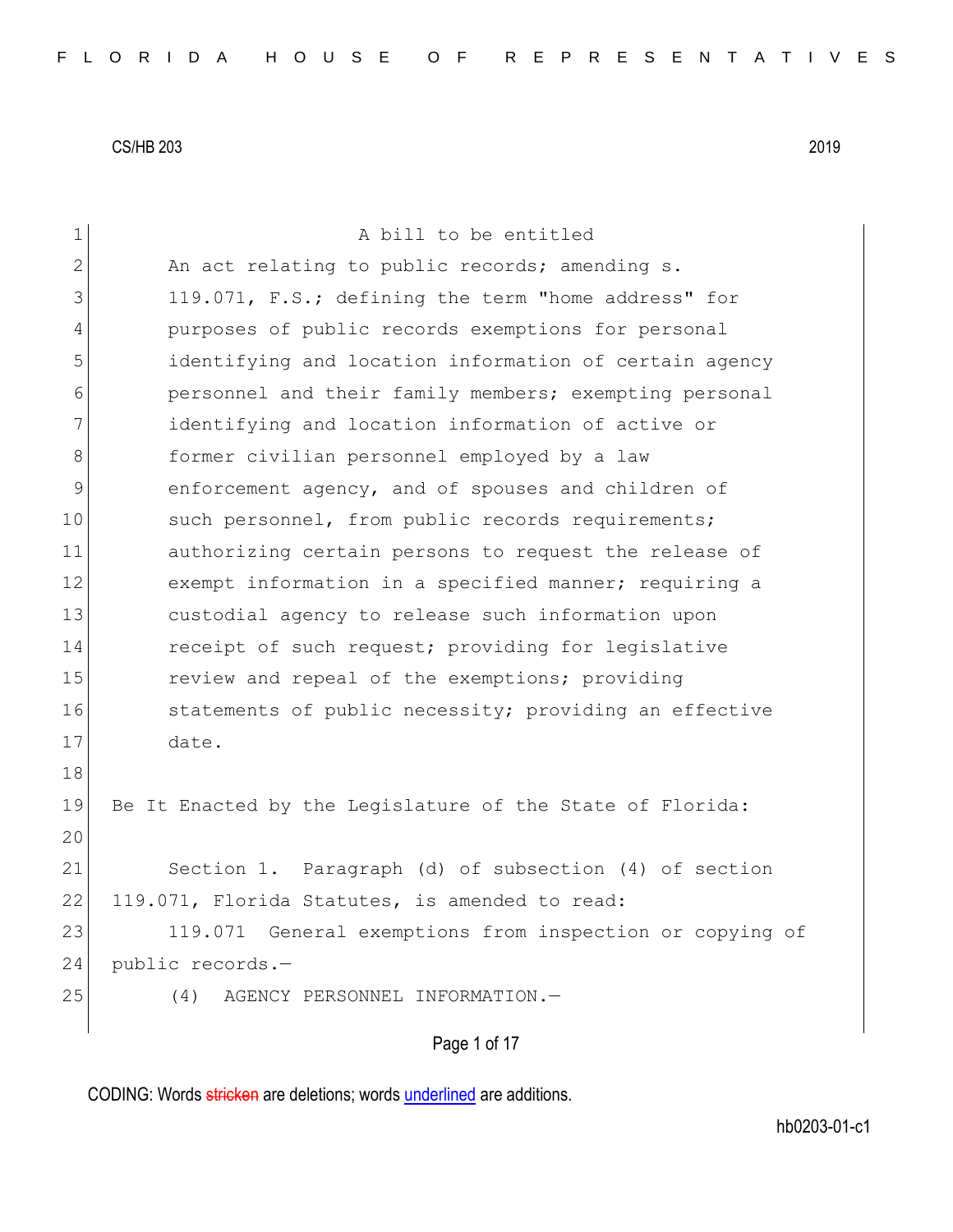(d)1. For purposes of this paragraph, the term: 27 a. "Home address" means the dwelling location at which an 28 individual resides and includes the physical address, mailing address, street address, parcel identification number, plot identification number, legal property description, neighborhood 31 | name and lot number, GPS coordinates, and any other property descriptive information that may reveal the home address. b. "Telephone numbers" includes home telephone numbers, personal cellular telephone numbers, personal pager telephone numbers, and telephone numbers associated with personal communications devices. 37 2.a. The home addresses, telephone numbers, dates of 38 birth, and photographs of active or former sworn or civilian law enforcement personnel or of active or former civilian personnel employed by a law enforcement agency, including correctional and correctional probation officers, personnel of the Department of Children and Families whose duties include the investigation of 43 abuse, neglect, exploitation, fraud, theft, or other criminal activities, personnel of the Department of Health whose duties 45 are to support the investigation of child abuse or neglect, and personnel of the Department of Revenue or local governments whose responsibilities include revenue collection and 48 enforcement or child support enforcement; the names, home addresses, telephone numbers, photographs, dates of birth, and 50 places of employment of the spouses and children of such

#### Page 2 of 17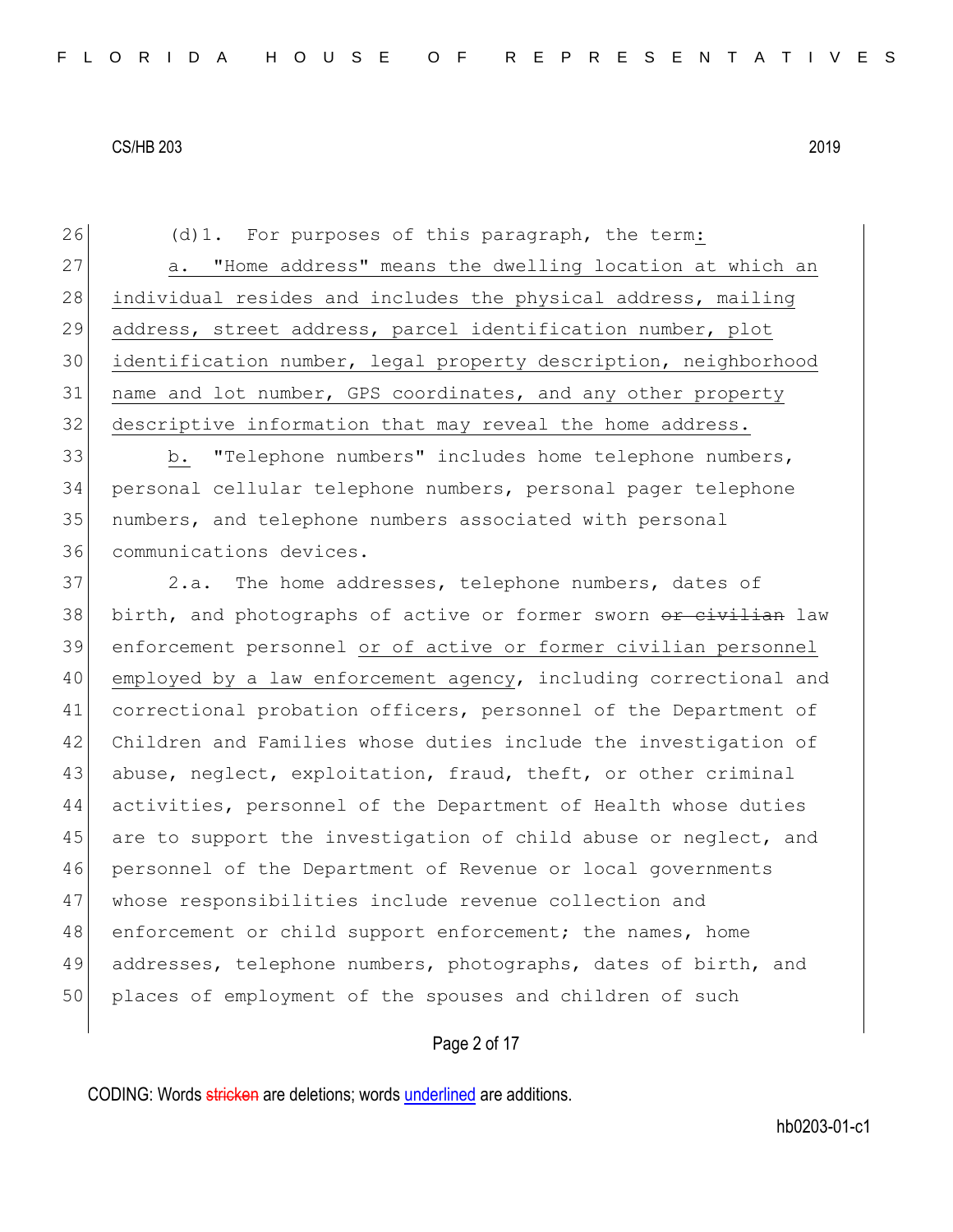51 personnel; and the names and locations of schools and day care 52 facilities attended by the children of such personnel are exempt 53 from s. 119.07(1) and s. 24(a), Art. I of the State 54 Constitution. This sub-subparagraph is subject to the Open 55 Government Sunset Review Act in accordance with s. 119.15 and 56 shall stand repealed on October 2, 2022, unless reviewed and 57 saved from repeal through reenactment by the Legislature.

58 b. The home addresses, telephone numbers, dates of birth, 59 and photographs of current or former nonsworn investigative 60 personnel of the Department of Financial Services whose duties 61 include the investigation of fraud, theft, workers' compensation 62 coverage requirements and compliance, other related criminal 63 activities, or state regulatory requirement violations; the 64 names, home addresses, telephone numbers, dates of birth, and 65 places of employment of the spouses and children of such 66 personnel; and the names and locations of schools and day care 67 facilities attended by the children of such personnel are exempt 68 from s. 119.07(1) and s. 24(a), Art. I of the State 69 Constitution. This sub-subparagraph is subject to the Open 70 Government Sunset Review Act in accordance with s. 119.15 and 71 shall stand repealed on October 2, 2021, unless reviewed and 72 saved from repeal through reenactment by the Legislature. 73 c. The home addresses, telephone numbers, dates of birth,

74 and photographs of current or former nonsworn investigative 75 personnel of the Office of Financial Regulation's Bureau of

Page 3 of 17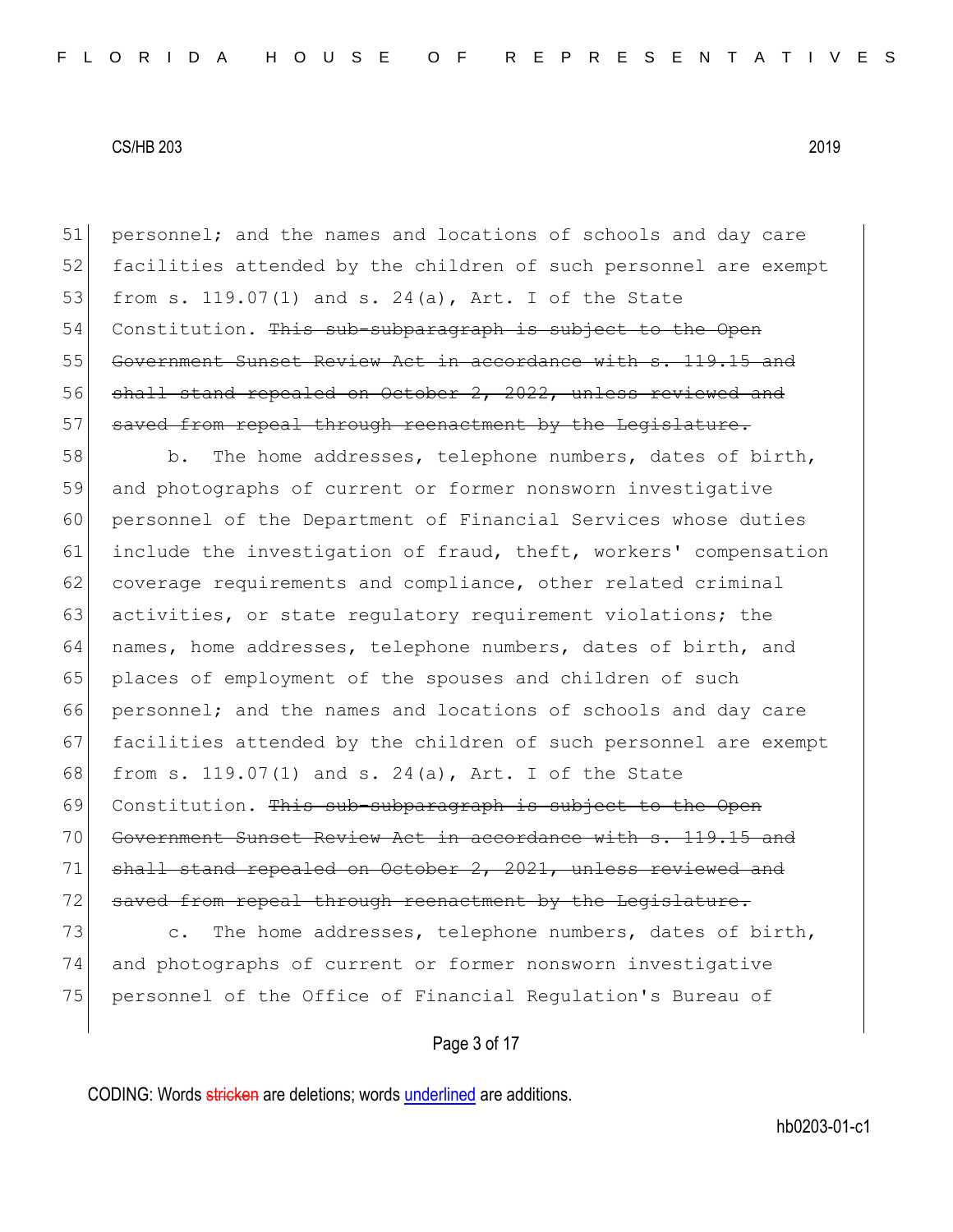76 Financial Investigations whose duties include the investigation 77 of fraud, theft, other related criminal activities, or state 78 regulatory requirement violations; the names, home addresses, 79 telephone numbers, dates of birth, and places of employment of 80 the spouses and children of such personnel; and the names and 81 locations of schools and day care facilities attended by the 82 children of such personnel are exempt from s. 119.07(1) and s. 83 24(a), Art. I of the State Constitution. This sub-subparagraph 84 is subject to the Open Government Sunset Review Act in 85 accordance with s. 119.15 and shall stand repealed on October 86 2022, unless reviewed and saved from repeal through reenactment 87 by the Legislature.

88 d. The home addresses, telephone numbers, dates of birth, 89 and photographs of current or former firefighters certified in 90 compliance with s. 633.408; the names, home addresses, telephone 91 numbers, photographs, dates of birth, and places of employment 92 of the spouses and children of such firefighters; and the names 93 and locations of schools and day care facilities attended by the 94 children of such firefighters are exempt from s. 119.07(1) and 95 s. 24(a), Art. I of the State Constitution. This sub-96 subparagraph is subject to the Open Government Sunset Review Act 97 in accordance with s. 119.15, and shall stand repealed on 98 October 2, 2022, unless reviewed and saved from repeal through 99 reenactment by the Legislature. 100 e. The home addresses, dates of birth, and telephone

Page 4 of 17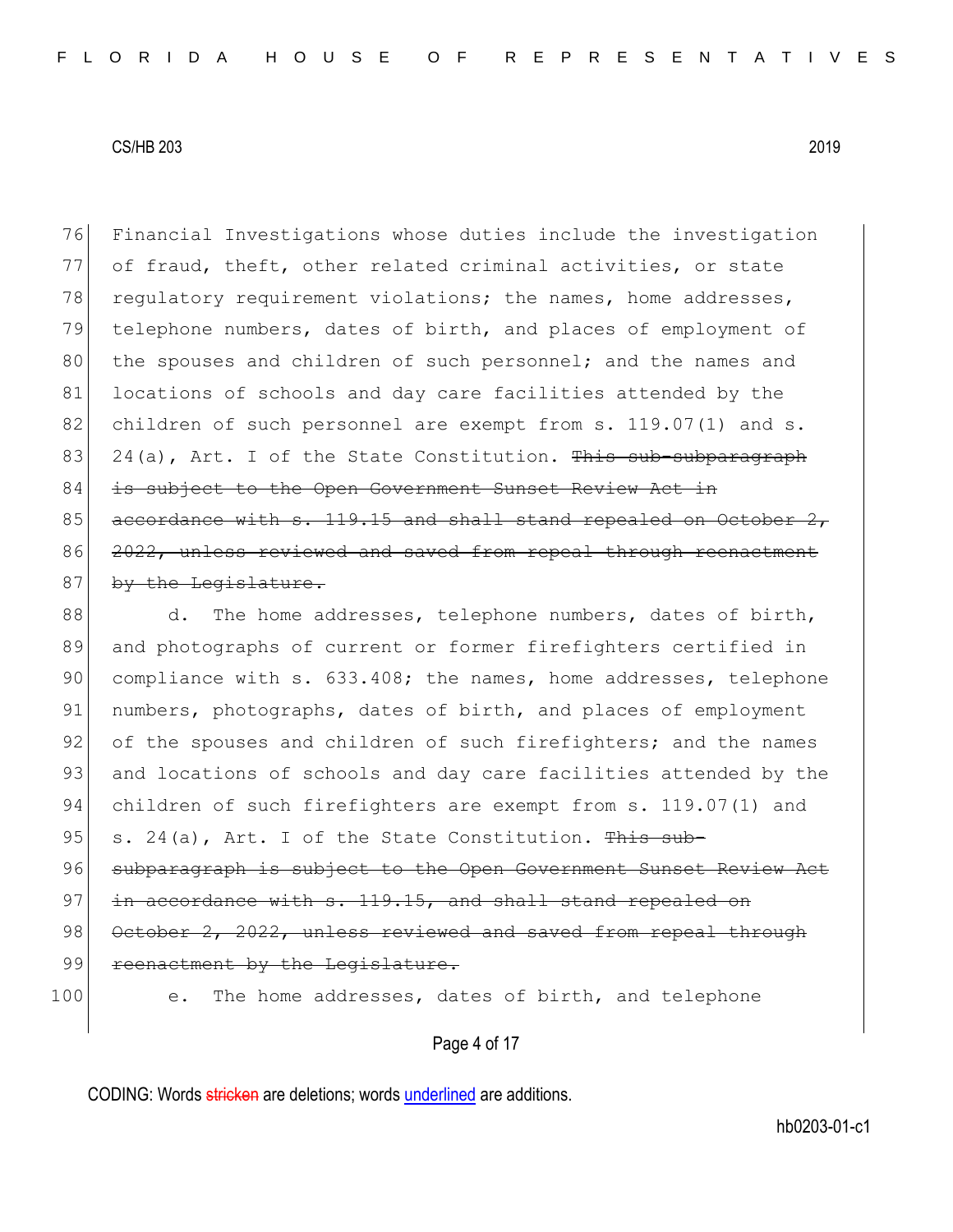101 | numbers of current or former justices of the Supreme Court, 102 district court of appeal judges, circuit court judges, and 103 county court judges; the names, home addresses, telephone 104 numbers, dates of birth, and places of employment of the spouses 105 and children of current or former justices and judges; and the 106 names and locations of schools and day care facilities attended 107 by the children of current or former justices and judges are 108 exempt from s. 119.07(1) and s. 24(a), Art. I of the State 109 Constitution. This sub-subparagraph is subject to the Open 110 Government Sunset Review Act in accordance with s. 119.15 and 111 shall stand repealed on October 2, 2022, unless reviewed and 112 saved from repeal through reenactment by the Legislature.

113 f. The home addresses, telephone numbers, dates of birth, 114 and photographs of current or former state attorneys, assistant 115 state attorneys, statewide prosecutors, or assistant statewide 116 prosecutors; the names, home addresses, telephone numbers, 117 photographs, dates of birth, and places of employment of the 118 spouses and children of current or former state attorneys, 119 assistant state attorneys, statewide prosecutors, or assistant 120 statewide prosecutors; and the names and locations of schools 121 and day care facilities attended by the children of current or 122 former state attorneys, assistant state attorneys, statewide 123 prosecutors, or assistant statewide prosecutors are exempt from 124 s. 119.07(1) and s. 24(a), Art. I of the State Constitution. 125 g. The home addresses, dates of birth, and telephone

Page 5 of 17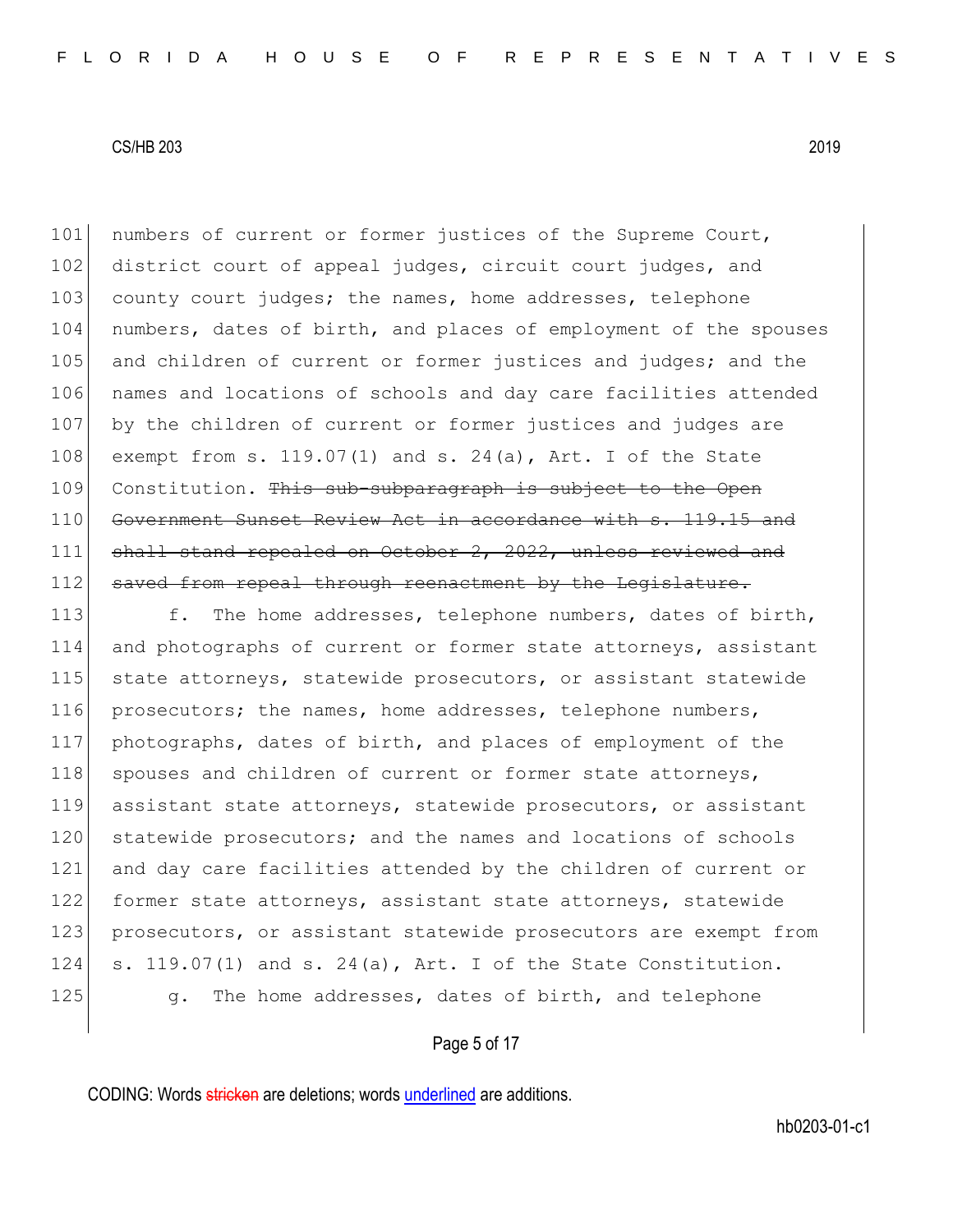126 numbers of general magistrates, special magistrates, judges of 127 compensation claims, administrative law judges of the Division 128 of Administrative Hearings, and child support enforcement 129 hearing officers; the names, home addresses, telephone numbers, 130 dates of birth, and places of employment of the spouses and 131 children of general magistrates, special magistrates, judges of 132 compensation claims, administrative law judges of the Division 133 of Administrative Hearings, and child support enforcement 134 hearing officers; and the names and locations of schools and day 135 care facilities attended by the children of general magistrates, 136 special magistrates, judges of compensation claims, 137 administrative law judges of the Division of Administrative 138 Hearings, and child support enforcement hearing officers are 139 exempt from s. 119.07(1) and s. 24(a), Art. I of the State 140 Constitution. This sub-subparagraph is subject to the Open 141 Government Sunset Review Act in accordance with s. 119.15 and 142 shall stand repealed on October 2, 2022, unless reviewed and 143 saved from repeal through reenactment by the Legislature.

144 h. The home addresses, telephone numbers, dates of birth, 145 and photographs of current or former human resource, labor 146 relations, or employee relations directors, assistant directors, 147 managers, or assistant managers of any local government agency 148 or water management district whose duties include hiring and 149 firing employees, labor contract negotiation, administration, or 150 other personnel-related duties; the names, home addresses,

Page 6 of 17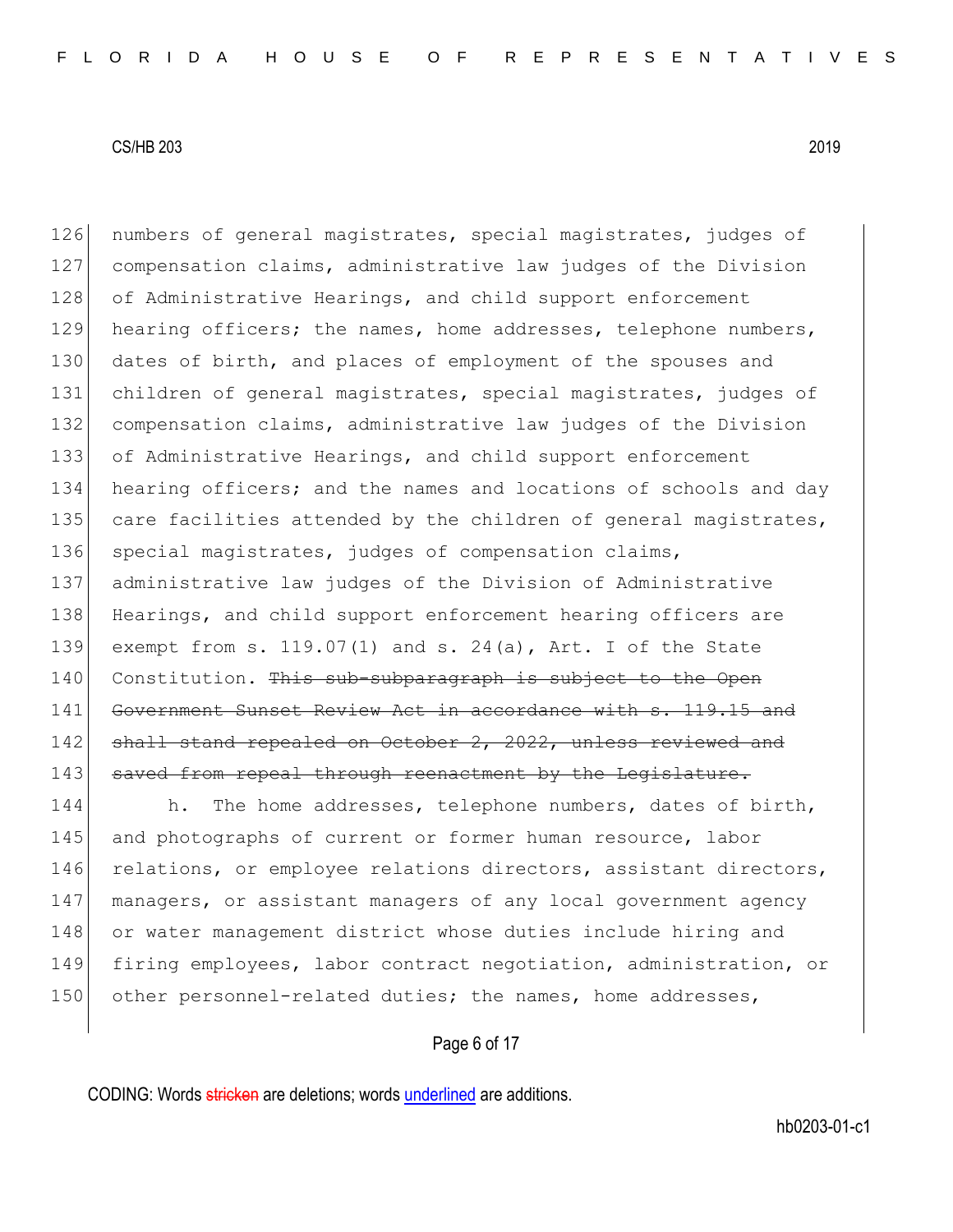151 telephone numbers, dates of birth, and places of employment of 152 the spouses and children of such personnel; and the names and 153 locations of schools and day care facilities attended by the 154 children of such personnel are exempt from s. 119.07(1) and s. 155 24(a), Art. I of the State Constitution.

156 i. The home addresses, telephone numbers, dates of birth, 157 and photographs of current or former code enforcement officers; 158 the names, home addresses, telephone numbers, dates of birth, 159 and places of employment of the spouses and children of such 160 personnel; and the names and locations of schools and day care 161 facilities attended by the children of such personnel are exempt 162 from s. 119.07(1) and s. 24(a), Art. I of the State 163 Constitution.

164 i. The home addresses, telephone numbers, places of 165 employment, dates of birth, and photographs of current or former 166 guardians ad litem, as defined in s. 39.820; the names, home 167 addresses, telephone numbers, dates of birth, and places of 168 employment of the spouses and children of such persons; and the 169 names and locations of schools and day care facilities attended 170 by the children of such persons are exempt from s. 119.07(1) and 171 s. 24(a), Art. I of the State Constitution.  $\frac{m}{s}$  sub-172 subparagraph is subject to the Open Government Sunset Review Act 173 in accordance with s. 119.15 and shall stand repealed on October 174 2, 2022, unless reviewed and saved from repeal through 175 reenactment by the Legislature.

Page 7 of 17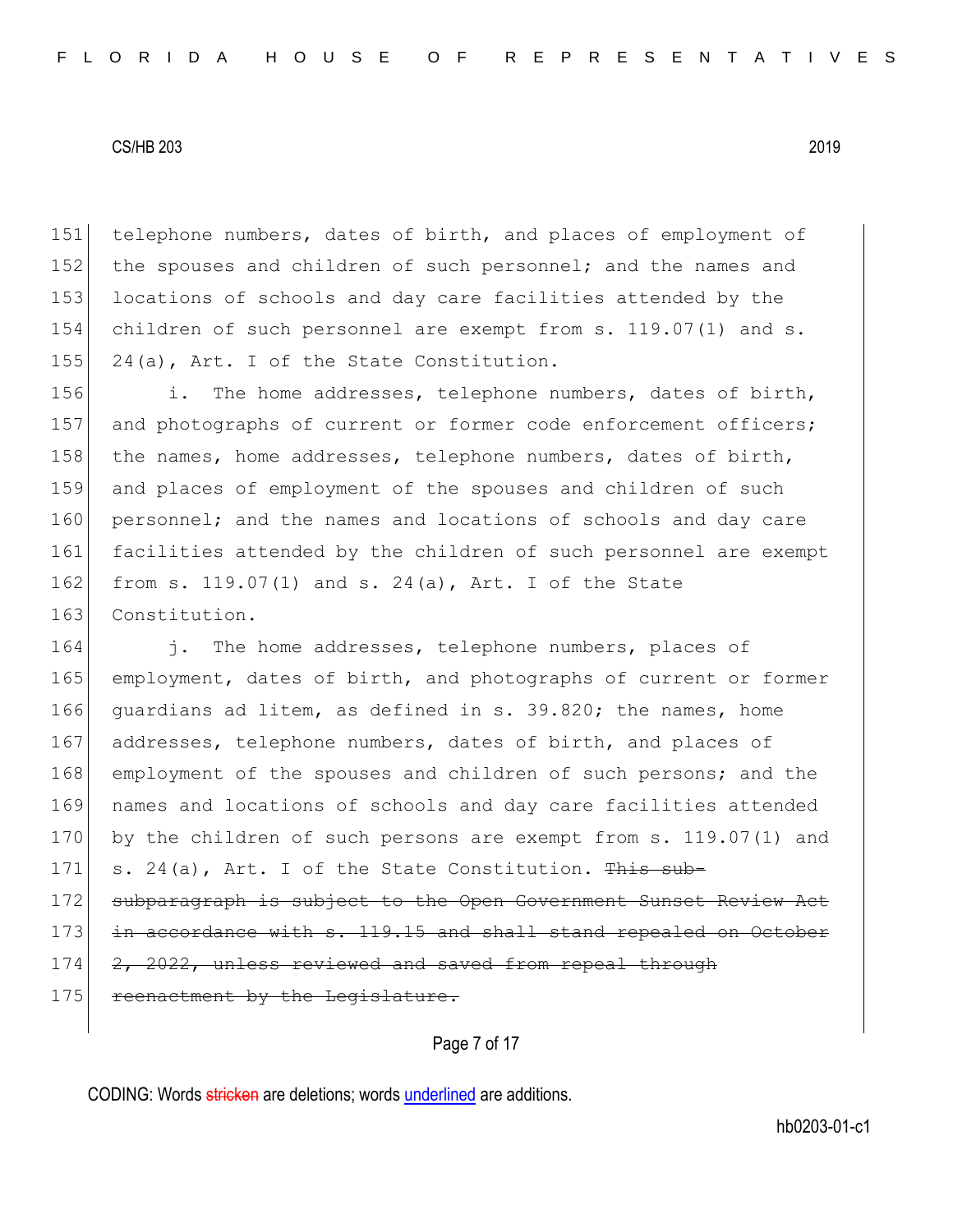176 k. The home addresses, telephone numbers, dates of birth, 177 and photographs of current or former juvenile probation 178 officers, juvenile probation supervisors, detention 179 superintendents, assistant detention superintendents, juvenile 180 justice detention officers I and II, juvenile justice detention 181 officer supervisors, juvenile justice residential officers, 182 juvenile justice residential officer supervisors I and II, 183 juvenile justice counselors, juvenile justice counselor 184 supervisors, human services counselor administrators, senior 185 human services counselor administrators, rehabilitation 186 therapists, and social services counselors of the Department of 187 Juvenile Justice; the names, home addresses, telephone numbers, 188 dates of birth, and places of employment of spouses and children 189 of such personnel; and the names and locations of schools and 190 day care facilities attended by the children of such personnel 191 are exempt from s.  $119.07(1)$  and s.  $24(a)$ , Art. I of the State 192 Constitution.

193 1. The home addresses, telephone numbers, dates of birth, 194 and photographs of current or former public defenders, assistant 195 public defenders, criminal conflict and civil regional counsel, 196 and assistant criminal conflict and civil regional counsel; the 197 names, home addresses, telephone numbers, dates of birth, and 198 places of employment of the spouses and children of current or 199 former public defenders, assistant public defenders, criminal 200 conflict and civil regional counsel, and assistant criminal

# Page 8 of 17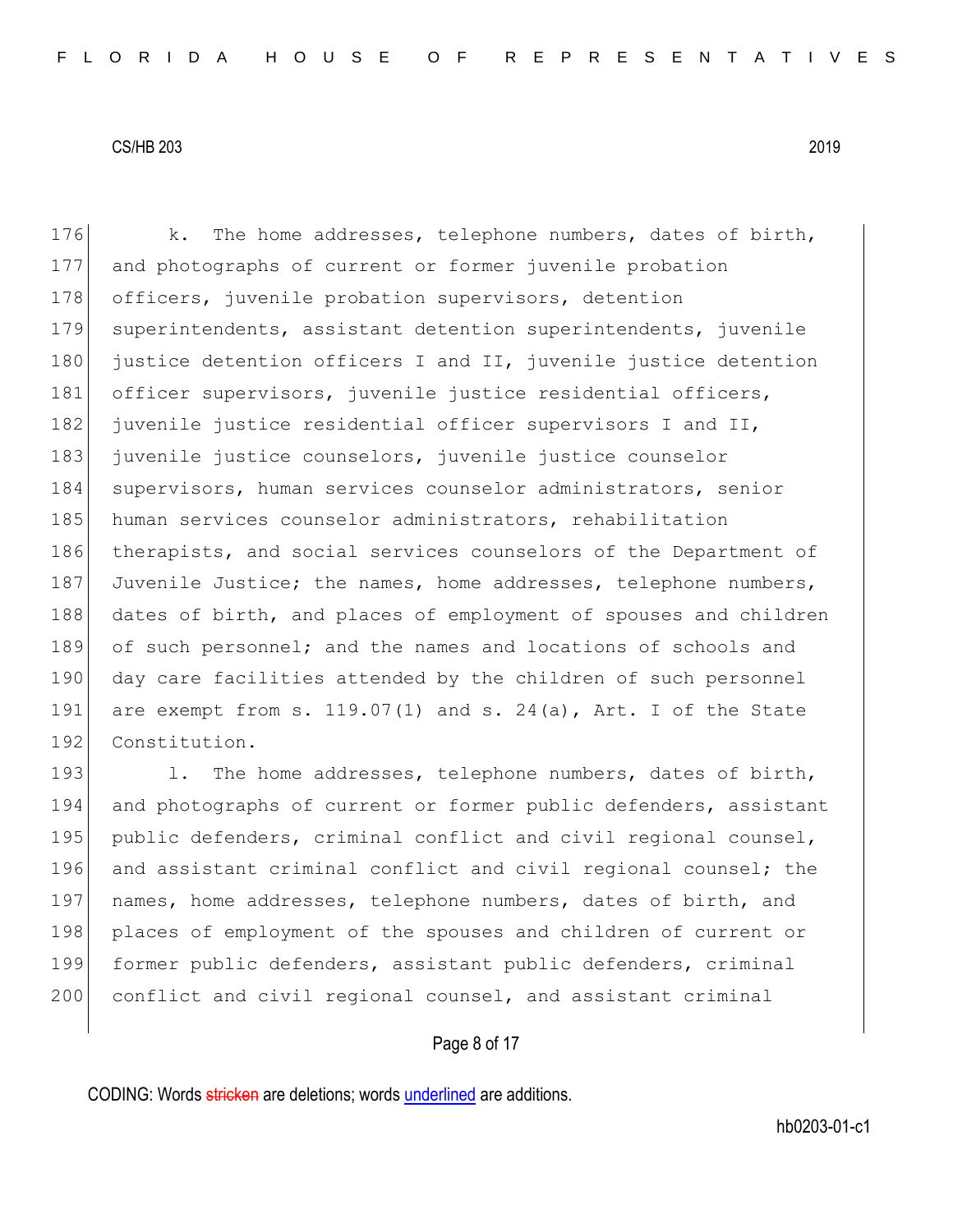201 conflict and civil regional counsel; and the names and locations 202 of schools and day care facilities attended by the children of 203 current or former public defenders, assistant public defenders, 204 criminal conflict and civil regional counsel, and assistant 205 criminal conflict and civil regional counsel are exempt from s. 206 119.07(1) and s. 24(a), Art. I of the State Constitution.

207 m. The home addresses, telephone numbers, dates of birth, 208 and photographs of current or former investigators or inspectors 209 of the Department of Business and Professional Regulation; the 210 names, home addresses, telephone numbers, dates of birth, and 211 places of employment of the spouses and children of such current 212 or former investigators and inspectors; and the names and 213 locations of schools and day care facilities attended by the 214 children of such current or former investigators and inspectors 215 are exempt from s. 119.07(1) and s. 24(a), Art. I of the State 216 Constitution. This sub-subparagraph is subject to the Open 217 Government Sunset Review Act in accordance with s. 119.15 and 218 shall stand repealed on October 2, 2022, unless reviewed and 219 saved from repeal through reenactment by the Legislature.

220 n. The home addresses, telephone numbers, and dates of 221 birth of county tax collectors; the names, home addresses, 222 telephone numbers, dates of birth, and places of employment of 223 the spouses and children of such tax collectors; and the names 224 and locations of schools and day care facilities attended by the 225 children of such tax collectors are exempt from s. 119.07(1) and

Page 9 of 17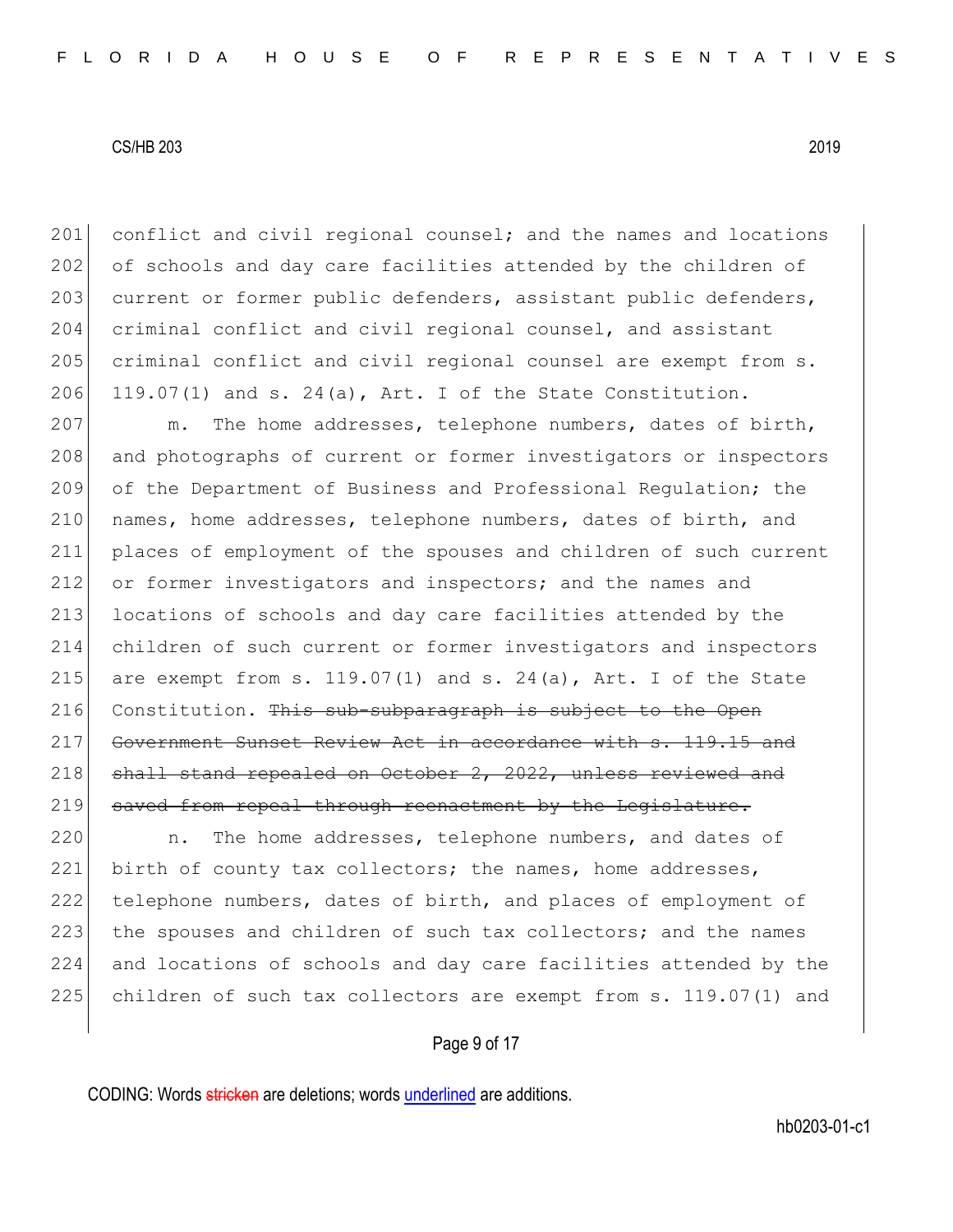226 s. 24(a), Art. I of the State Constitution.  $\frac{m}{s}$  sub- $227$  subparagraph is subject to the Open Government Sunset Revi  $228$  in accordance with s. 119.15 and shall stand repealed on October 229 2, 2022, unless reviewed and saved from repeal through 230 reenactment by the Legislature.

231 o. The home addresses, telephone numbers, dates of birth, 232 and photographs of current or former personnel of the Department 233 of Health whose duties include, or result in, the determination 234 or adjudication of eligibility for social security disability 235 benefits, the investigation or prosecution of complaints filed 236 against health care practitioners, or the inspection of health 237 care practitioners or health care facilities licensed by the 238 Department of Health; the names, home addresses, telephone 239 numbers, dates of birth, and places of employment of the spouses 240 and children of such personnel; and the names and locations of 241 schools and day care facilities attended by the children of such 242 personnel are exempt from s.  $119.07(1)$  and s.  $24(a)$ , Art. I of 243 the State Constitution. This sub-subparagraph is subject to the 244 Open Government Sunset Review Act in accordance with s. 245 and shall stand repealed on October 2, 2019, unless reviewed and 246 saved from repeal through reenactment by the Legislature.

 $\vert$  p. The home addresses, telephone numbers, dates of birth, 248 and photographs of current or former impaired practitioner consultants who are retained by an agency or current or former employees of an impaired practitioner consultant whose duties

Page 10 of 17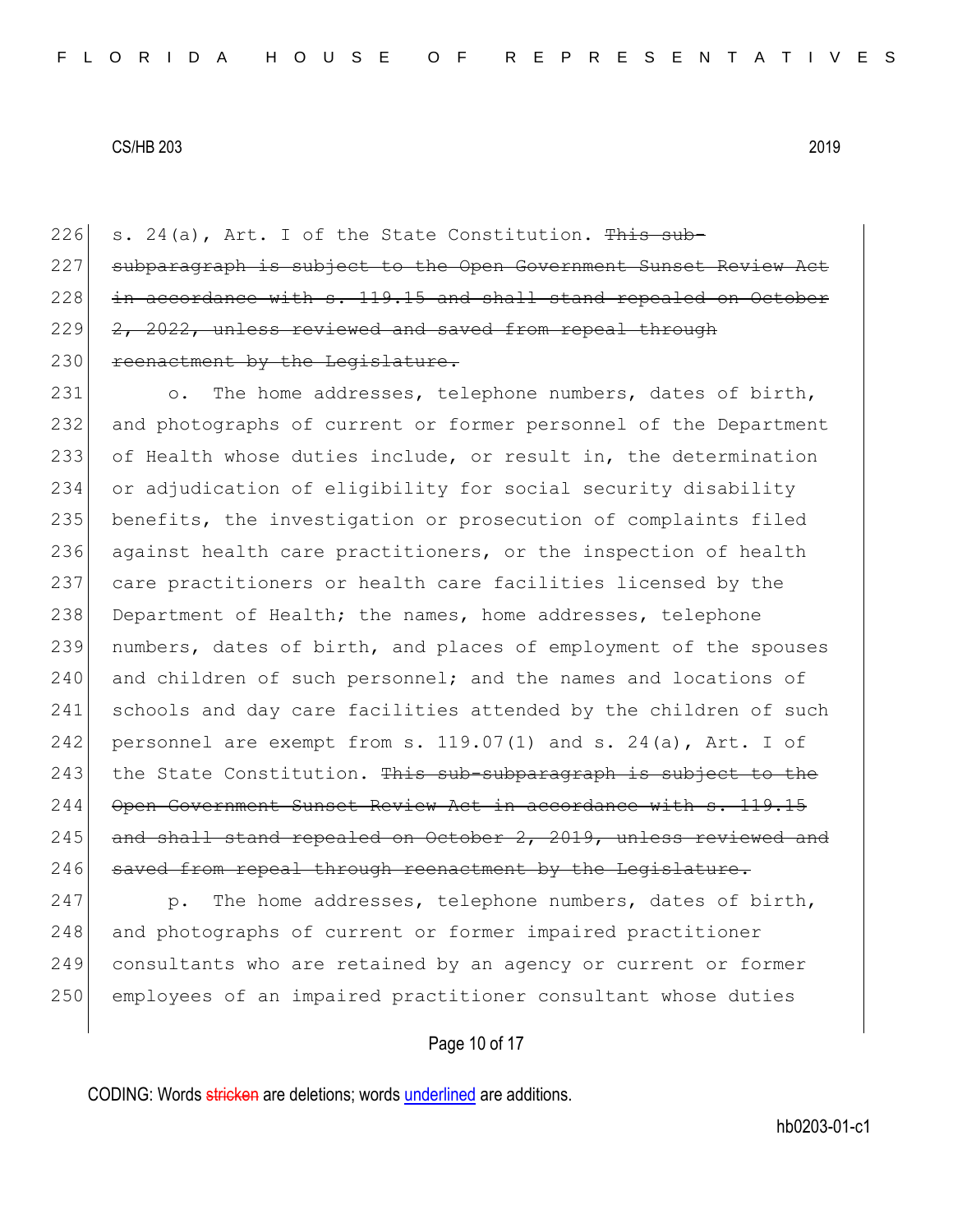251 result in a determination of a person's skill and safety to 252 practice a licensed profession; the names, home addresses, 253 telephone numbers, dates of birth, and places of employment of 254 the spouses and children of such consultants or their employees; 255 and the names and locations of schools and day care facilities 256 attended by the children of such consultants or employees are 257 exempt from s. 119.07(1) and s. 24(a), Art. I of the State 258 Constitution. This sub-subparagraph is subject to the Open 259 Government Sunset Review Act in accordance with s. 119.15 and 260 shall stand repealed on October 2, 2020, unless reviewed and 261 saved from repeal through reenactment by the Legislature.

262 q. The home addresses, telephone numbers, dates of birth, 263 and photographs of current or former emergency medical 264 technicians or paramedics certified under chapter 401; the 265 names, home addresses, telephone numbers, dates of birth, and 266 places of employment of the spouses and children of such 267 emergency medical technicians or paramedics; and the names and 268 locations of schools and day care facilities attended by the 269 children of such emergency medical technicians or paramedics are 270 exempt from s. 119.07(1) and s. 24(a), Art. I of the State 271 Constitution. This sub-subparagraph is subject to the Open 272 Government Sunset Review Act in accordance with s. 119.15 and 273 shall stand repealed on October 2, 2021, unless reviewed and 274 saved from repeal through reenactment by the Legislature. 275 can r. The home addresses, telephone numbers, dates of birth,

Page 11 of 17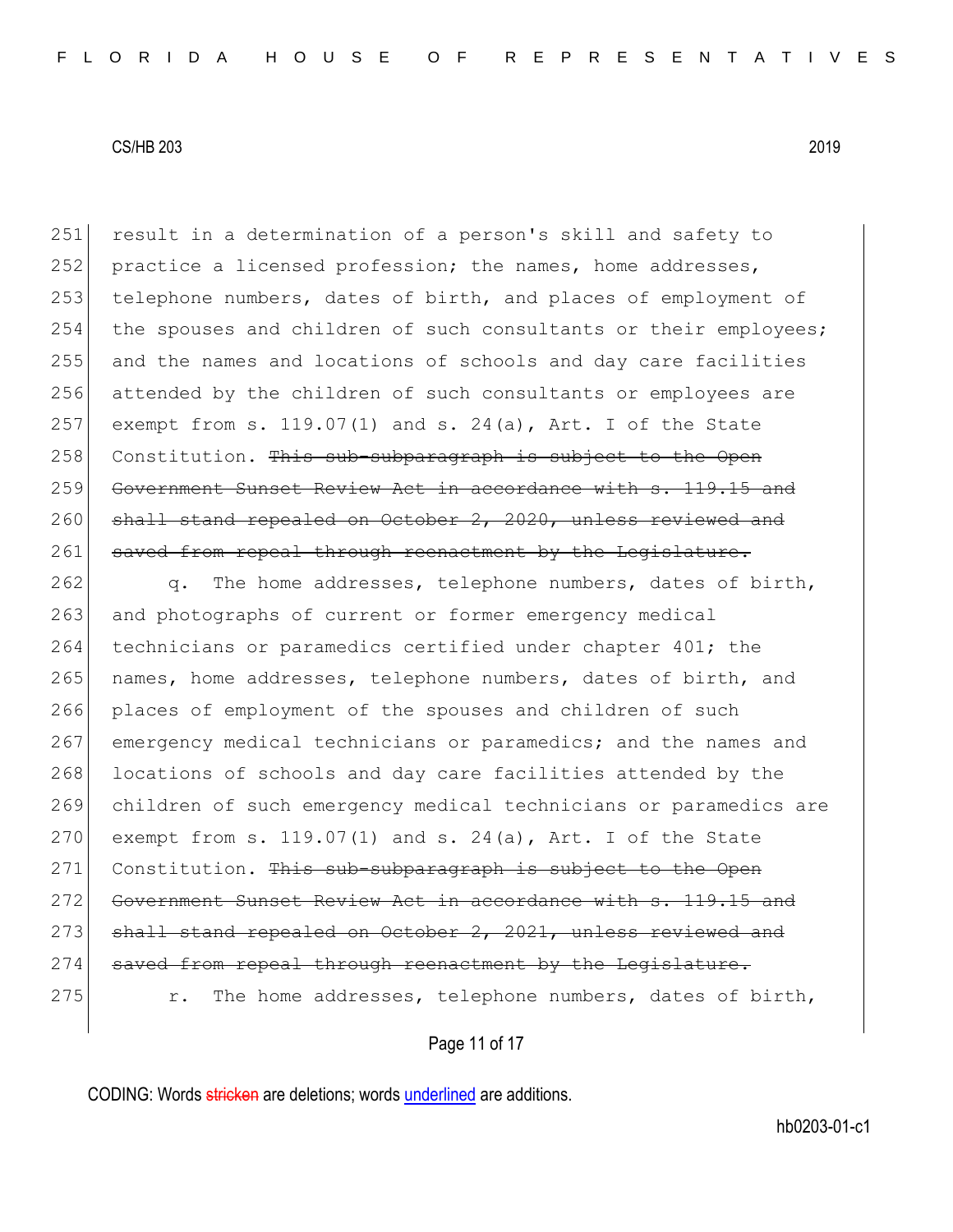276 and photographs of current or former personnel employed in an 277 agency's office of inspector general or internal audit 278 department whose duties include auditing or investigating waste, 279 fraud, abuse, theft, exploitation, or other activities that 280 could lead to criminal prosecution or administrative discipline; 281 the names, home addresses, telephone numbers, dates of birth, 282 and places of employment of spouses and children of such 283 personnel; and the names and locations of schools and day care 284 facilities attended by the children of such personnel are exempt 285 from s. 119.07(1) and s. 24(a), Art. I of the State 286 Constitution. This sub-subparagraph is subject to the Open 287 Government Sunset Review Act in accordance with s. 119.15 and 288 shall stand repealed on October 2, 2021, unless reviewed and 289 saved from repeal through reenactment by the Legislature.

290 s. The home addresses, telephone numbers, dates of birth, 291 and photographs of current or former directors, managers, 292 supervisors, nurses, and clinical employees of an addiction 293  $|$  treatment facility; the home addresses, telephone numbers, 294 photographs, dates of birth, and places of employment of the 295 spouses and children of such personnel; and the names and 296 locations of schools and day care facilities attended by the 297 children of such personnel are exempt from s. 119.07(1) and s. 298 24(a), Art. I of the State Constitution. For purposes of this 299 sub-subparagraph, the term "addiction treatment facility" means 300 a county government, or agency thereof, that is licensed

Page 12 of 17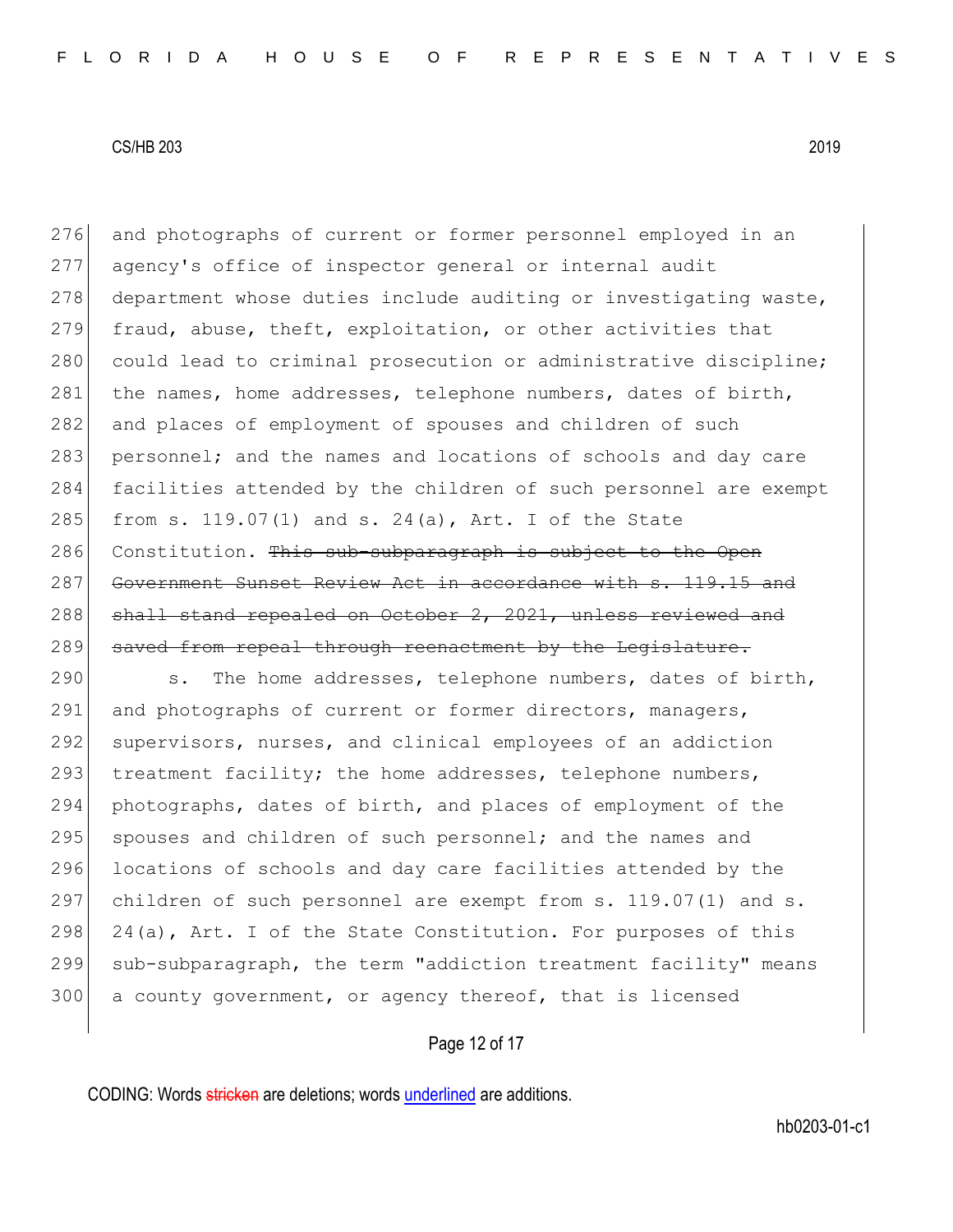301 pursuant to s. 397.401 and provides substance abuse prevention, 302 intervention, or clinical treatment, including any licensed 303 service component described in s. 397.311(26). This sub-304 subparagraph is subject to the Open Government Sunset Review  $305$  in accordance with s. 119.15 and shall stand repealed on October 306 2, 2023, unless reviewed and saved from repeal through 307 reenactment by the Legislature.

308 t. The home addresses, telephone numbers, dates of birth, and photographs of current or former directors, managers, supervisors, and clinical employees of a child advocacy center that meets the standards of s. 39.3035(1) and fulfills the screening requirement of s. 39.3035(2), and the members of a child protection team as described in s. 39.303 whose duties include supporting the investigation of child abuse or sexual abuse, child abandonment, child neglect, and child exploitation or to provide services as part of a multidisciplinary case review team; the names, home addresses, telephone numbers, photographs, dates of birth, and places of employment of the spouses and children of such personnel and members; and the names and locations of schools and day care facilities attended by the children of such personnel and members are exempt from s. 322 119.07(1) and s. 24(a),  $Art. I$  of the State Constitution. This 323 sub-subparagraph is subject to the Open Government Sunset Review Act in accordance with s. 119.15 and shall stand repealed on 325 October 2, 2023, unless reviewed and saved from repeal through

Page 13 of 17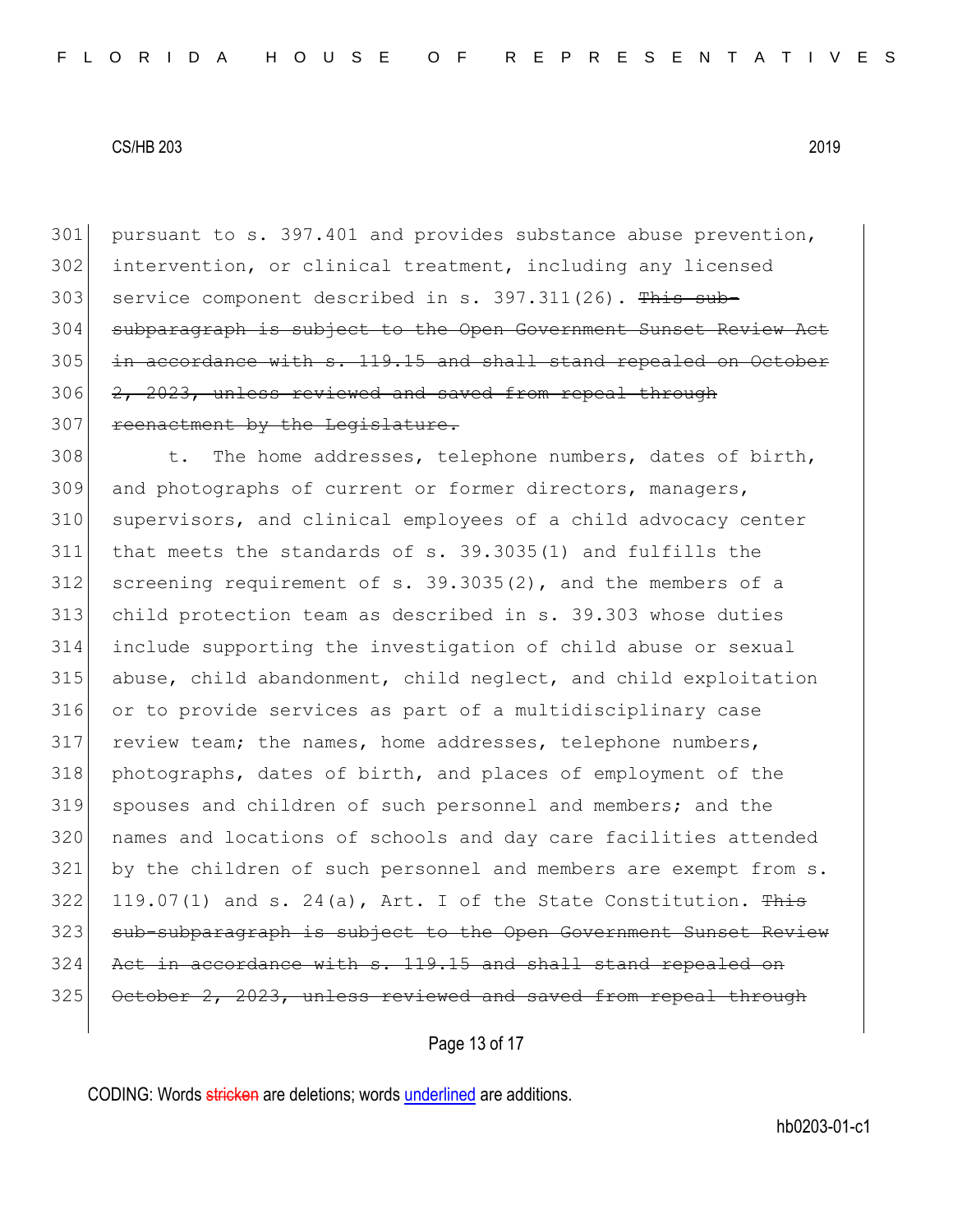| 326 | reenactment by the Legislature.                                  |  |  |  |  |  |  |  |
|-----|------------------------------------------------------------------|--|--|--|--|--|--|--|
| 327 | 3. An agency that is the custodian of the information            |  |  |  |  |  |  |  |
| 328 | specified in subparagraph 2. and that is not the employer of the |  |  |  |  |  |  |  |
| 329 | officer, employee, justice, judge, or other person specified in  |  |  |  |  |  |  |  |
| 330 | subparagraph 2. shall maintain the exempt status of that         |  |  |  |  |  |  |  |
| 331 | information only if the officer, employee, justice, judge, other |  |  |  |  |  |  |  |
| 332 | person, or employing agency of the designated employee submits a |  |  |  |  |  |  |  |
| 333 | written request for maintenance of the exemption to the          |  |  |  |  |  |  |  |
| 334 | custodial agency.                                                |  |  |  |  |  |  |  |
| 335 | 4. An officer, employee, justice, judge, or other person         |  |  |  |  |  |  |  |
| 336 | specified in subparagraph 2. may submit a written request for    |  |  |  |  |  |  |  |
| 337 | the release of his or her exempt information to the custodial    |  |  |  |  |  |  |  |
| 338 | agency. The written request must specify the information to be   |  |  |  |  |  |  |  |
| 339 | released and the party that is authorized to receive the         |  |  |  |  |  |  |  |
| 340 | information. Upon receipt of the written request, the custodial  |  |  |  |  |  |  |  |
| 341 | agency shall release the specified information to the party      |  |  |  |  |  |  |  |
| 342 | authorized to receive such information.                          |  |  |  |  |  |  |  |
| 343 | 5.4. The exemptions in this paragraph apply to information       |  |  |  |  |  |  |  |
| 344 | held by an agency before, on, or after the effective date of the |  |  |  |  |  |  |  |
| 345 | exemption.                                                       |  |  |  |  |  |  |  |
| 346 | 6. This paragraph is subject to the Open Government Sunset       |  |  |  |  |  |  |  |
| 347 | Review Act in accordance with s. 119.15 and shall stand repealed |  |  |  |  |  |  |  |
| 348 | on October 2, 2024, unless reviewed and saved from repeal        |  |  |  |  |  |  |  |
| 349 | through reenactment by the Legislature.                          |  |  |  |  |  |  |  |
| 350 | Section 2. (1) The Legislature finds that it is a public         |  |  |  |  |  |  |  |
|     |                                                                  |  |  |  |  |  |  |  |

# Page 14 of 17

CODING: Words stricken are deletions; words underlined are additions.

hb0203-01-c1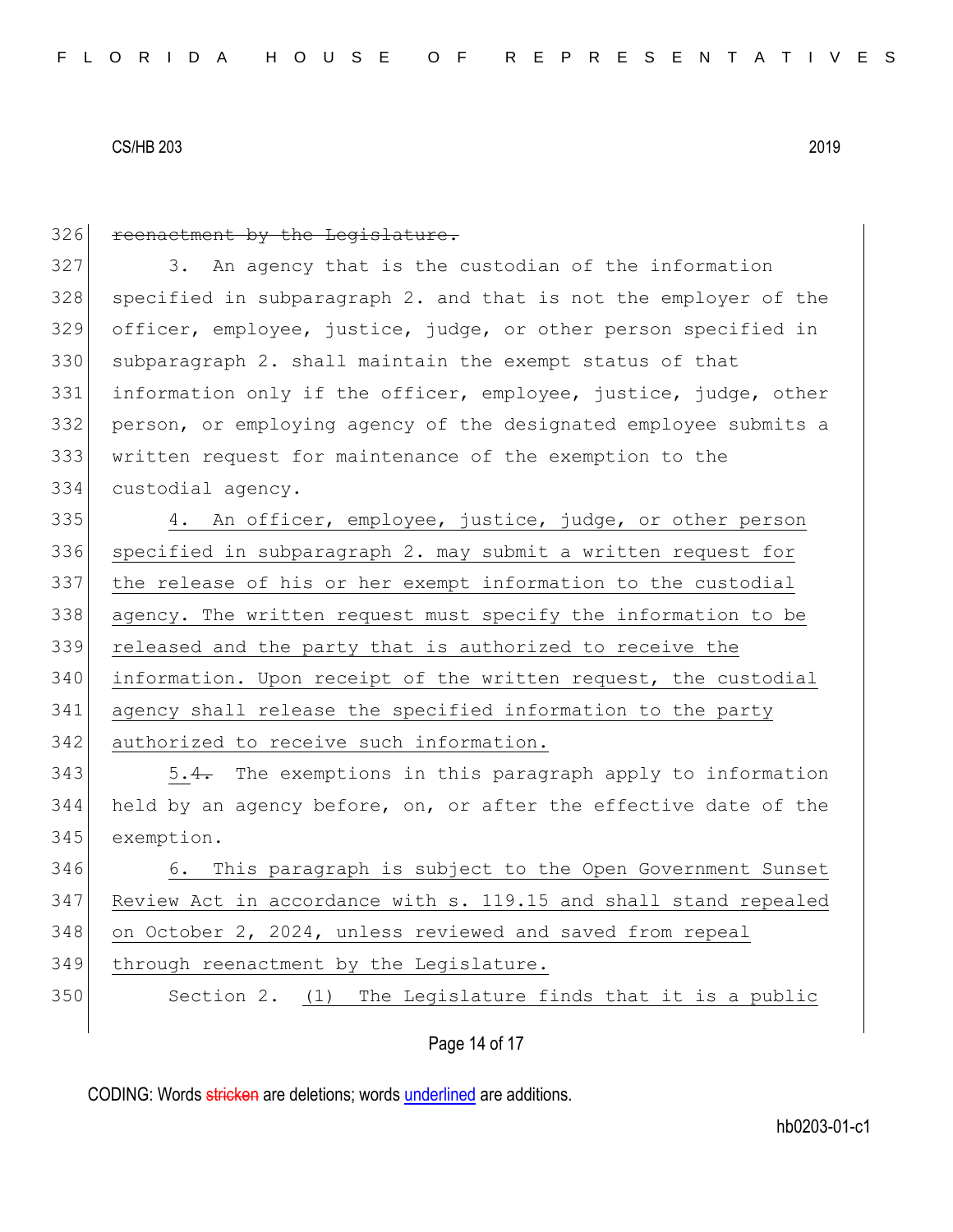| 351 | necessity to define the term "home address" for purposes of the  |  |  |  |  |  |  |  |
|-----|------------------------------------------------------------------|--|--|--|--|--|--|--|
| 352 | public records exemptions for agency personnel information under |  |  |  |  |  |  |  |
| 353 | s. 119.071(4)(d), Florida Statutes. The public records           |  |  |  |  |  |  |  |
| 354 | exemptions for agency personnel information protect identifying  |  |  |  |  |  |  |  |
| 355 | and location information of numerous types of personnel,         |  |  |  |  |  |  |  |
| 356 | including, but not limited to, current or former law enforcement |  |  |  |  |  |  |  |
| 357 | officers, investigative personnel, state attorneys and           |  |  |  |  |  |  |  |
| 358 | prosecutors, public defenders, guardians ad litem, Supreme Court |  |  |  |  |  |  |  |
| 359 | justices, various judges, and the spouses and children of such   |  |  |  |  |  |  |  |
| 360 | personnel. The Legislature has previously recognized that such   |  |  |  |  |  |  |  |
| 361 | personnel and their family members are at a heightened risk of   |  |  |  |  |  |  |  |
| 362 | physical and emotional harm from disgruntled individuals who     |  |  |  |  |  |  |  |
| 363 | have contentious reactions to actions taken by such personnel,   |  |  |  |  |  |  |  |
| 364 | or whose business or professional practices have come under      |  |  |  |  |  |  |  |
| 365 | scrutiny of such personnel, and, as a result, has enacted        |  |  |  |  |  |  |  |
| 366 | various public records exemptions. While home addresses of such  |  |  |  |  |  |  |  |
| 367 | personnel and their family members are already exempt from s.    |  |  |  |  |  |  |  |
| 368 | 119.07(1), Florida Statutes, and s. 24(a), Article I of the      |  |  |  |  |  |  |  |
| 369 | State Constitution, the current exemptions do not provide        |  |  |  |  |  |  |  |
| 370 | protection for various forms of descriptive property information |  |  |  |  |  |  |  |
| 371 | that may be used on its own, or in conjunction with other        |  |  |  |  |  |  |  |
| 372 | information, to reveal the home addresses that otherwise should  |  |  |  |  |  |  |  |
| 373 | be protected from public disclosure. Therefore, the Legislature  |  |  |  |  |  |  |  |
| 374 | finds that it is a public necessity to specifically define the   |  |  |  |  |  |  |  |
| 375 | term "home address" so that the safety and privacy of various    |  |  |  |  |  |  |  |
|     |                                                                  |  |  |  |  |  |  |  |

Page 15 of 17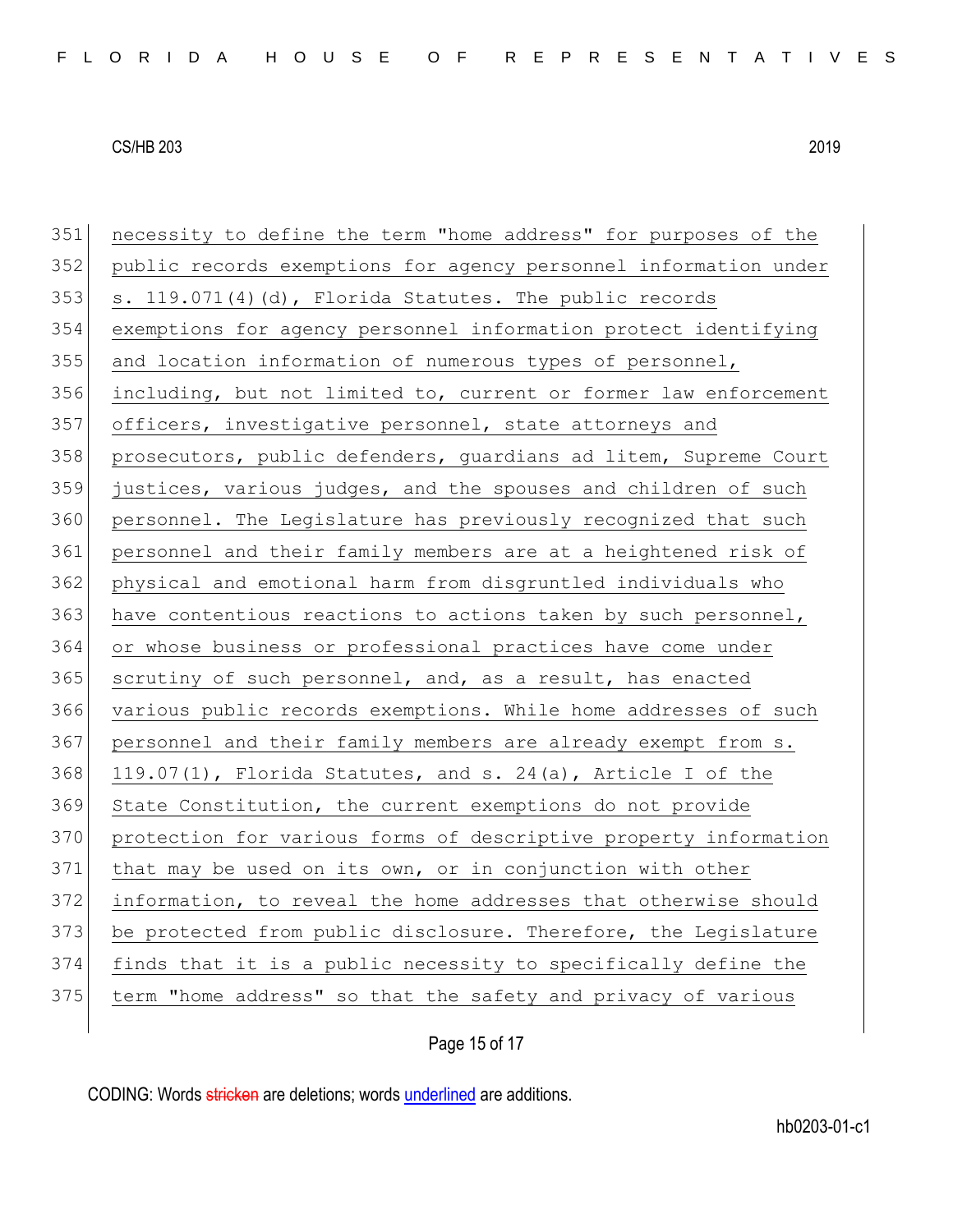| 376 | personnel and their family members are not compromised.          |  |  |  |  |  |  |  |
|-----|------------------------------------------------------------------|--|--|--|--|--|--|--|
| 377 | The Legislature further finds that it is a public<br>(2)         |  |  |  |  |  |  |  |
| 378 | necessity that the home addresses, telephone numbers, dates of   |  |  |  |  |  |  |  |
| 379 | birth, and photographs of active or former civilian personnel    |  |  |  |  |  |  |  |
| 380 | employed by a law enforcement agency; the names, home addresses, |  |  |  |  |  |  |  |
| 381 | telephone numbers, photographs, dates of birth, and places of    |  |  |  |  |  |  |  |
| 382 | employment of the spouses and children of such personnel; and    |  |  |  |  |  |  |  |
| 383 | the names and locations of schools and day care facilities       |  |  |  |  |  |  |  |
| 384 | attended by the children of such personnel be exempt from public |  |  |  |  |  |  |  |
| 385 | records requirements. Existing law already provides that the     |  |  |  |  |  |  |  |
| 386 | identifying and location information of active or former         |  |  |  |  |  |  |  |
| 387 | civilian law enforcement personnel and their spouses and         |  |  |  |  |  |  |  |
| 388 | children are exempt from public records requirements. The        |  |  |  |  |  |  |  |
| 389 | amendment made by this act further specifies that any active or  |  |  |  |  |  |  |  |
| 390 | former civilian personnel employed by a law enforcement agency   |  |  |  |  |  |  |  |
| 391 | and their spouses and children are entitled to the protections   |  |  |  |  |  |  |  |
| 392 | of the public records exemption. The civilian personnel of law   |  |  |  |  |  |  |  |
| 393 | enforcement agencies perform a variety of important duties that  |  |  |  |  |  |  |  |
| 394 | ensure public safety and welfare and encourage safe and secure   |  |  |  |  |  |  |  |
| 395 | communities. As a result of such duties, these civilian          |  |  |  |  |  |  |  |
| 396 | personnel often come into close contact with individuals who not |  |  |  |  |  |  |  |
| 397 | only may be a threat to those personnel, but who might also seek |  |  |  |  |  |  |  |
| 398 | to take revenge against them by harming their spouses and        |  |  |  |  |  |  |  |
| 399 | children. The Legislature finds that modifying the public        |  |  |  |  |  |  |  |
| 400 | records exemption to apply to all active or former civilian      |  |  |  |  |  |  |  |
|     |                                                                  |  |  |  |  |  |  |  |

Page 16 of 17